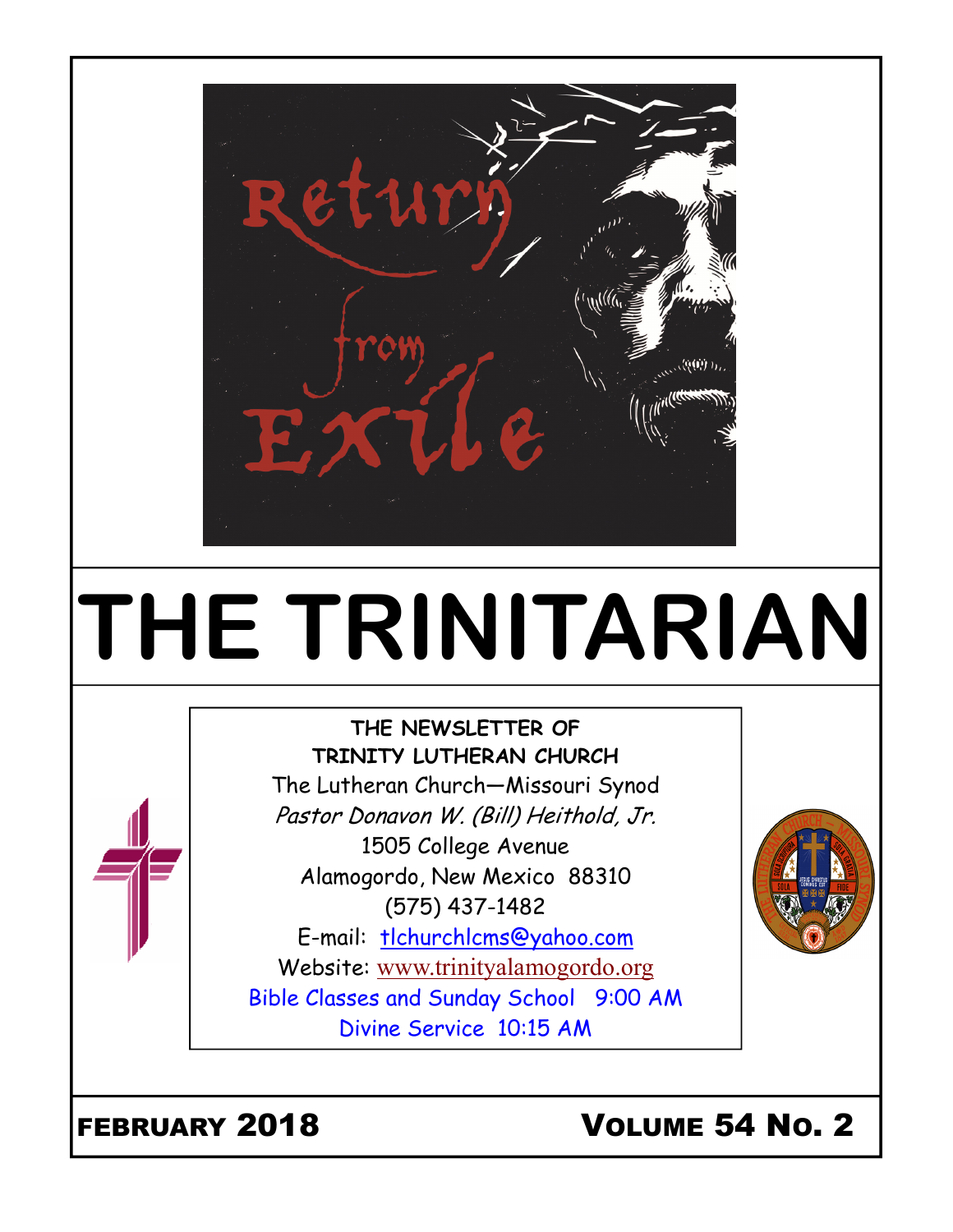# FROM THE PASTOR

Return from Exile: A Lenten Journey." is the Lenten series we will be using this upcoming Lenten season. There is more information on this series elsewhere in this newsletter. There is a daily devotion booklet that you will be given that goes along with this theme. Readings will be from both the Old and New Testaments.

This year Ash Wednesday falls on Valentines day. On Valentines Day most of us think about our spouse or maybe a girl or boy friend or if you are in grade school you like to exchange Valentines with those little candy hearts with a message printed on them. We don't normally think of ashes associated with Valentines day as ashes and love don't really go together. This Valentines Day though, we are dealing with Ash Wednesday and are thinking of our sins and what it cost Jesus to pay for our sins.

The devotion booklet that we have this year begins with a devotion for Ash Wednesday. I thought the daily devotion for Ash Wednesday was pretty appropriate as it deals with ashes. It also incorporates what some say is a girls best friend. I know a dog is man's best friend but a girl, usually has something a little more sparkly in mind, something called a diamond. Now what could ashes have to do with diamonds, black, burned up fuel and a clear, sparkly gem. Seems like there really is no connection.

The devotion for the day connects ashes with diamonds. It seems there are companies that can turn ashes into diamonds. Like they say with a little time and a lot of money, you could have the ash remains of a loved one or animal (some might say they are "loved" ones) turned into a ring or necklace that sparkles.

As the devotion goes, it talks of a change, a change brought about not by money and time but by Christ who works on our bodies as Paul writes in his letter to the Philippians, ". . .will transform our lowly bodies so that they will be like His glorious body." What more sparkle or for that matter, what more eternal outcome could you want? When we think of the darkness of our sin and what Jesus has done for us on the cross, and then rising again so that we will have eternal life, what greater change could there be than from a lost and condemned sinner to an adopted child, brought from darkness into the light of a Savior who makes all things new?

As we journey this lenten season, it will not be a journey of miles but of a journey of our existence in the wilderness of sin and death to the destination established for us by Jesus' death and resurrection.

Come along with us on this journey each Wednesday with a soup and sandwich supper at 6pm and then the worship service at 7pm.

Pastor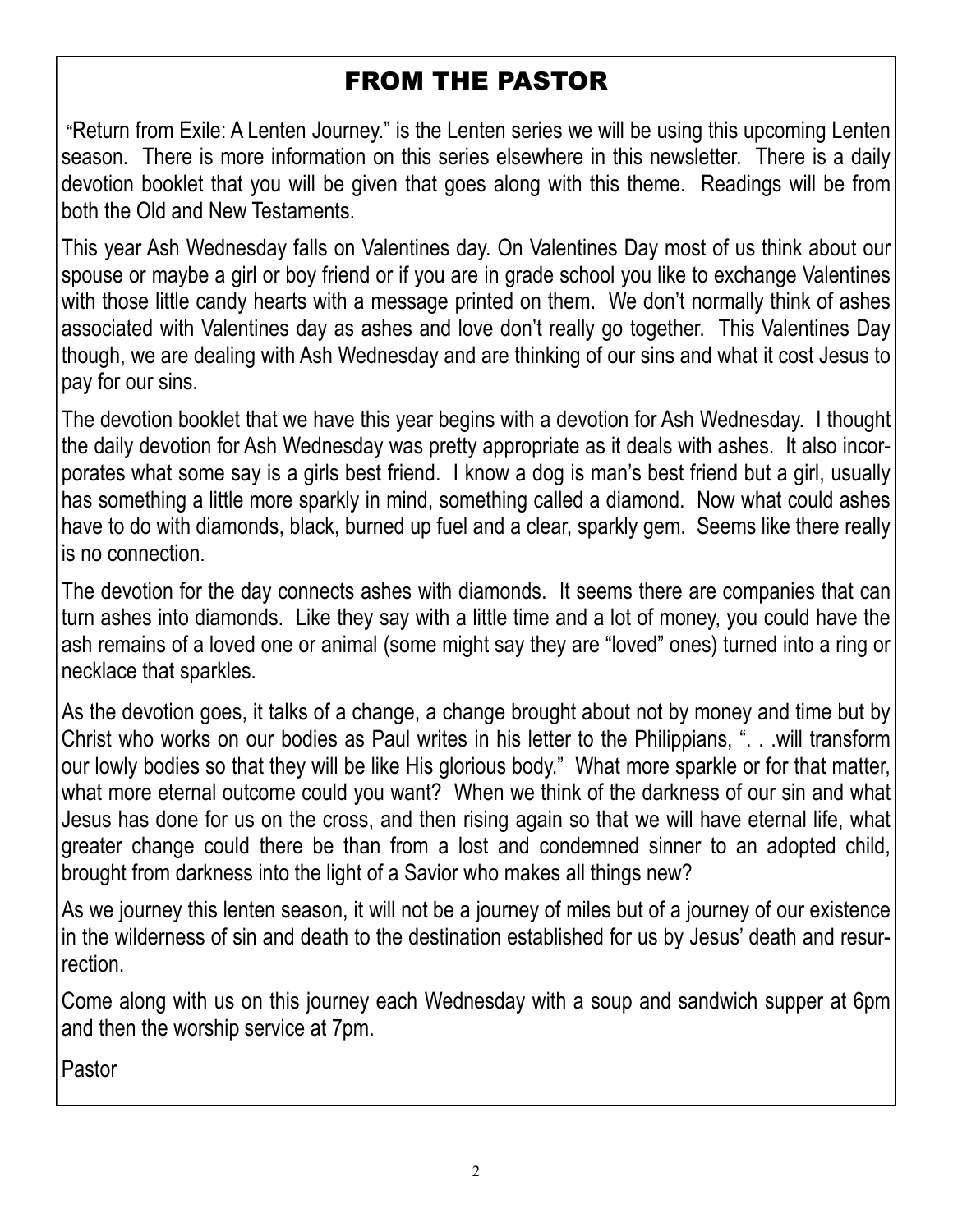| <b>ELDER'S ARTICLE</b>                                                                                                                                                                                                                                                                                                                                                                                                                         | the direction of a fallen world. Our Heavenly<br>Father is always listening, a loving ally when we                                                                                                                                                                                                                                                                                                                                                       |
|------------------------------------------------------------------------------------------------------------------------------------------------------------------------------------------------------------------------------------------------------------------------------------------------------------------------------------------------------------------------------------------------------------------------------------------------|----------------------------------------------------------------------------------------------------------------------------------------------------------------------------------------------------------------------------------------------------------------------------------------------------------------------------------------------------------------------------------------------------------------------------------------------------------|
| Rejoice always, <u>pray</u> without ceasing, in<br>everything give thanks; for this is the will of<br>in<br>Christ<br>Jesus<br>God<br>for<br>$\gamma$ ou.<br>$(1)$ Thessalonians 5: 16-18)                                                                                                                                                                                                                                                     | ask Him to help us make this a better world. We<br>know that He answers our prayers. Let us keep<br>praying fervently and ceaselessly for His<br>healing mercies to our sick society. Individually                                                                                                                                                                                                                                                       |
| As we watch or listen to the news, almost<br>always emphasizing the negative aspects of<br>our worldly existence, we are tempted to ask<br>"What can we, as individuals, do about this<br>horrible state of affairs?" Our society is on a<br>seemingly endless retreat from the firm rules                                                                                                                                                     | and collectively we can make a difference!<br>In Christ's Love,<br>Dick Dommers, Elder<br>* * * * * * * * * *<br><b>BOARD PRESIDENT</b>                                                                                                                                                                                                                                                                                                                  |
| of order that God has given us, aided and                                                                                                                                                                                                                                                                                                                                                                                                      | The Board of Directors met on Thursday,<br>January 18, 2018.                                                                                                                                                                                                                                                                                                                                                                                             |
| abetted by government mandates. War is<br>either upon us or threatened, economic<br>stability is open to large disruptions, affecting<br>the well-being of large segments of the<br>population, and so on.<br>Electing individuals who possess<br>firm<br>Christian values is one instrument available<br>to us, though not every country can boast<br>the same privilege and many are suffering<br>because of that. Even with that advantage, | Dick Dommers, Head Elder, stated the elders<br>will be writing intro letters to their assigned<br>congregations members. Updated<br>elder<br>assignment lists were distributed and follow-up<br>action for long absent members was discussed.<br>Several new names will be assigned to the lists,<br>and non-members who have not attended or<br>who may have moved will<br>be deleted.<br>Delinquent members should be contacted by<br>assigned elders. |
| we often feel our individual voices go<br>unheeded. We are prone to forget that even<br>the most powerful individuals in our society<br>and government are sometimes frustrated in<br>effecting the changes needed to rectify bad<br>trends and bring about peaceful solutions to                                                                                                                                                              | Hannah Keeler, Financial Secretary, reported<br>total income for 2017 was \$223,970.78 General<br>Fund income was \$196,604.38. New offering<br>envelopes for 2018 have been distributed.                                                                                                                                                                                                                                                                |
| international problems.                                                                                                                                                                                                                                                                                                                                                                                                                        | Robyn Luevano, Treasurer, reported<br>that<br>income exceeded expenses by \$349.93 for the                                                                                                                                                                                                                                                                                                                                                               |
| At this point it is well to remember what we<br>are often prone to forget. GOD IS IN<br>CHARGE!                                                                                                                                                                                                                                                                                                                                                | month of December. Her records indicate 2017<br>income exceeded expenses by \$11,923.02.<br>Robyn stated we owe \$16,795.00 on the LCEF<br>loan for the heating/cooling system.                                                                                                                                                                                                                                                                          |
| "Pray without ceasing" Our prayers are the<br>one weapon we have to individually reverse                                                                                                                                                                                                                                                                                                                                                       | Cheryl Sandenaw, Evangelism Chair, did not<br>have an evangelism report. She did report the                                                                                                                                                                                                                                                                                                                                                              |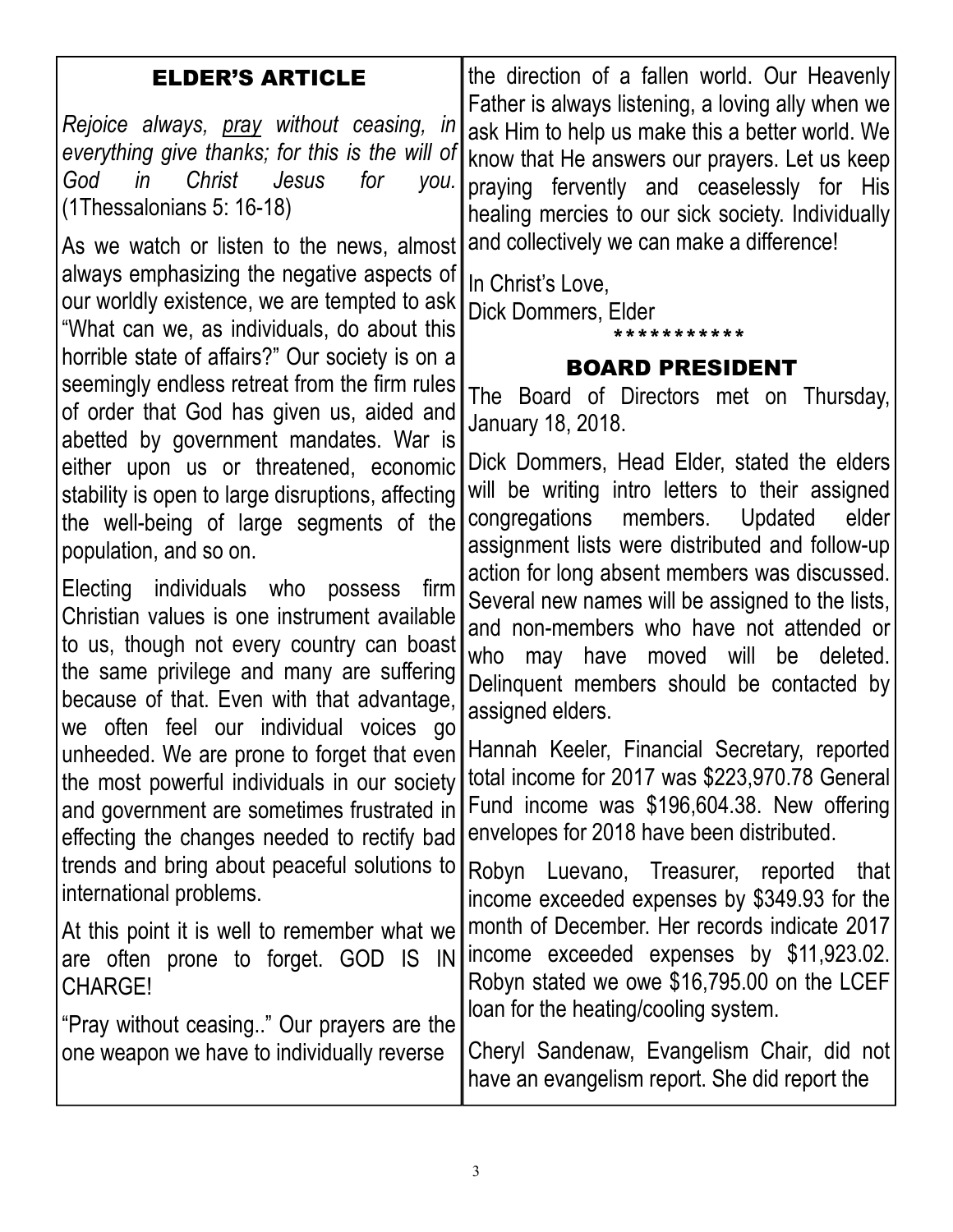| following: Chamber of Commerce, all the                                                                                                                                                                                                                                                                                                                                                                                                                                                                                                                                              | <b>STEWARDSHIP</b>                                                                                                                                                                                                                                                                                                                                                                                                                                                                                                                                                                                         |
|--------------------------------------------------------------------------------------------------------------------------------------------------------------------------------------------------------------------------------------------------------------------------------------------------------------------------------------------------------------------------------------------------------------------------------------------------------------------------------------------------------------------------------------------------------------------------------------|------------------------------------------------------------------------------------------------------------------------------------------------------------------------------------------------------------------------------------------------------------------------------------------------------------------------------------------------------------------------------------------------------------------------------------------------------------------------------------------------------------------------------------------------------------------------------------------------------------|
| Trinity Website links from the Chamber<br>Website are functioning properly now, except                                                                                                                                                                                                                                                                                                                                                                                                                                                                                               | Continuation of the 4 principles of stewardship.<br>First two are listed in the January 18 Trinitarian                                                                                                                                                                                                                                                                                                                                                                                                                                                                                                     |
| for the Banner Links in all the places our<br>banner appears. Bob Lenz, Brenda Dorsey,<br>APS contact, told me we have a new contact<br>Michelle Perry. She will be the person to<br>help us get this program set up and<br>coordinated. Brenda also told me that the<br>Superintendent Salas had several people<br>watch the videos etc. that provided. She said<br>everyone that watched was very excited to                                                                                                                                                                       | 3. The principle of accountability.<br>A<br>steward is one who manages<br>the<br>possessions of another. We are all stewards of<br>the resources, abilities and opportunities that<br>God has entrusted to our care, and one day<br>each one of us will be called to give an account<br>for how we have managed what the Master has<br>given us.                                                                                                                                                                                                                                                           |
| have this come to our town.<br>Bob Thede, Trustee Chair, reported that the<br>ballast in the sign in front of the church was<br>replaced and the sign was cleaned. An LED<br>bulb in the great room is failing. A<br>replacement has been received and will be<br>installed. The bulb was under warranty. The<br>duct work in the sanctuary has been<br>cleaned; airflow is now much better than<br>before. An on-going project of replacing<br>broken tiles in the sanctuary is in progress.<br>The trustees are looking into the cost of<br>replacing the carpet in the sanctuary. | This is the maxim taught by the Parable of the<br>Talents. God has entrusted authority over the<br>creation to us and we are not allowed to rule<br>over it as we see fit. We are called to exercise<br>our dominion under the watchful eye of the<br>Creator managing his creation in accord with<br>the principles he has established.<br>Like the servants in the Parable of the Talents,<br>we will be called to give an account of how we<br>have administered everything we have been<br>given, including our time, money, abilities,<br>information, wisdom,<br>relationships,<br>and<br>authority. |
| The board voted to submit the names of the<br>incumbents for the offices of president and<br>vice-president of the Rocky<br>Mountain                                                                                                                                                                                                                                                                                                                                                                                                                                                 | We will all give account to the rightful owner as<br>to how well we managed the things he has<br>entrusted to us.                                                                                                                                                                                                                                                                                                                                                                                                                                                                                          |
| District, LCMS.<br><b>Bob Klose, President</b><br>* * * * * * * * * * *<br>Psychrist: "Do you talk in your sleep?"<br>Patient: "No I talk in other's people's<br>sleepI'm a preacher<br>-Clergy Talk                                                                                                                                                                                                                                                                                                                                                                                 | 4. The principle of reward.<br>In Colossians 3:23-24 Paul writes:<br>Whatever you do, work at it with all your heart,<br>as working for the Lord, not for men, since you<br>know that you will receive an inheritance from<br>the Lord as a reward. It is the Lord Christ you<br>are serving.<br>The Bible shows us in the parables of the                                                                                                                                                                                                                                                                 |
|                                                                                                                                                                                                                                                                                                                                                                                                                                                                                                                                                                                      |                                                                                                                                                                                                                                                                                                                                                                                                                                                                                                                                                                                                            |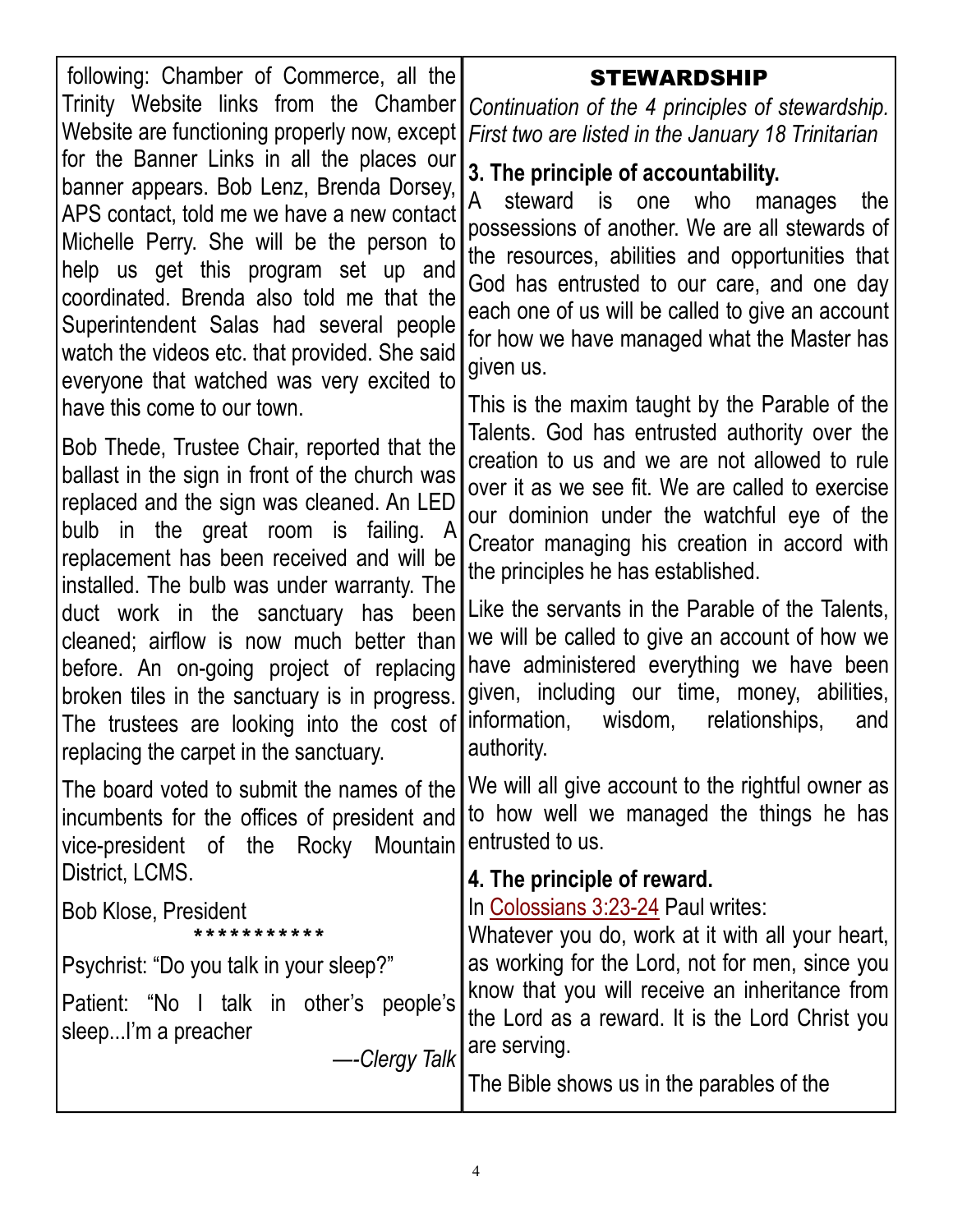| Kingdom that faithful stewards who do the                                                                                                                                                                                                                                                                                                                                                                                                                                                                                                          | The widow thought it would be best to turn the                                                                                                                                                                                                                                                                                                                                                                                                                                                                                                                     |
|----------------------------------------------------------------------------------------------------------------------------------------------------------------------------------------------------------------------------------------------------------------------------------------------------------------------------------------------------------------------------------------------------------------------------------------------------------------------------------------------------------------------------------------------------|--------------------------------------------------------------------------------------------------------------------------------------------------------------------------------------------------------------------------------------------------------------------------------------------------------------------------------------------------------------------------------------------------------------------------------------------------------------------------------------------------------------------------------------------------------------------|
| master's will with the master's resources can                                                                                                                                                                                                                                                                                                                                                                                                                                                                                                      | money over to the minister a little at a time, in                                                                                                                                                                                                                                                                                                                                                                                                                                                                                                                  |
| expect to be rewarded incompletely in this                                                                                                                                                                                                                                                                                                                                                                                                                                                                                                         | regular installments; so she mailed him \$25.00                                                                                                                                                                                                                                                                                                                                                                                                                                                                                                                    |
| life, but fully in the next.                                                                                                                                                                                                                                                                                                                                                                                                                                                                                                                       | and inside the envelope she places a slip of                                                                                                                                                                                                                                                                                                                                                                                                                                                                                                                       |
| We all should long to hear the master say<br>what he exclaims in Matthew 25:21:<br>Well done, good and faithful servant! You<br>have been faithful with a few things; I will put<br>you in charge of many things. Come and<br>share your master's happiness!<br>As Christians in the $21st$ century, we need to<br><sub>of</sub><br>embrace this larger<br>biblical view<br>stewardship, which goes beyond church<br>building projects,<br>though<br>budgets or<br>important; it connects everything we do with<br>what God is doing in the world. | paper upon which was written: "More to follow."<br>Every two weeks, without fail, the elderly man<br>would find the identical amount of money in his<br>mailbox with the identical message: "More to<br>follow."<br>"More to follow!" That is Christ's unbreakable<br>pledge to all who believe in Him. The blessings<br>which we receive today are but a pledge of<br>those which we shall receive tomorrow; and<br>those we receive tomorrow will bear the pledge<br>of heaven: "More to follow." His mercies are<br>new every morning. His compassion fail not. |
| We need to be faithful stewards of all God<br>has given us within the opportunities<br>presented through his providence to glorify<br>him, serve the common good and further his<br>Kingdom.<br>https://tifwe.org/four-principles-of-biblical-stewardship/<br>Juli Bailey, Stewardship Chair<br>********<br><b>MORE TO FOLLOW</b><br><b>The Window</b>                                                                                                                                                                                             | The evangelist St. John, in his Gospel, speaks<br>of the inexhaustible riches of Christ and says:<br>"Of His fullness have we all received—and<br>grace for grace" (John 1:16). Literally, "grace<br>upon grace." Christ's goodness pours in upon<br>us as the waves of the sea. As the one comes,<br>there is always another close behind, and then<br>another and another. "Grace upon grace."<br>Christ's capacity and willingness to supply our<br>needs, both spiritual and material, are unlimited<br>and eternal.                                           |
| By H. W. Gockel,                                                                                                                                                                                                                                                                                                                                                                                                                                                                                                                                   | There is no need in our life, however great or                                                                                                                                                                                                                                                                                                                                                                                                                                                                                                                     |
| This Day magazine, July 1959                                                                                                                                                                                                                                                                                                                                                                                                                                                                                                                       | small, that Christ does not know and which He                                                                                                                                                                                                                                                                                                                                                                                                                                                                                                                      |
| The story is told of a well-to-do man who                                                                                                                                                                                                                                                                                                                                                                                                                                                                                                          | will not fill, if it be necessary for our eternal                                                                                                                                                                                                                                                                                                                                                                                                                                                                                                                  |
| died, having left detailed instructions as to                                                                                                                                                                                                                                                                                                                                                                                                                                                                                                      | welfare.                                                                                                                                                                                                                                                                                                                                                                                                                                                                                                                                                           |
| the disposition of his wealth. Among other                                                                                                                                                                                                                                                                                                                                                                                                                                                                                                         | * * * * * * * *                                                                                                                                                                                                                                                                                                                                                                                                                                                                                                                                                    |
| things, his wife was to turn over a certain                                                                                                                                                                                                                                                                                                                                                                                                                                                                                                        | <b>ASH WENDESDAY</b>                                                                                                                                                                                                                                                                                                                                                                                                                                                                                                                                               |
| sum of money to a poor minister who had                                                                                                                                                                                                                                                                                                                                                                                                                                                                                                            | As Ash Wednesday falls on Valentine's Day this year,                                                                                                                                                                                                                                                                                                                                                                                                                                                                                                               |
| frequently remembered the family with                                                                                                                                                                                                                                                                                                                                                                                                                                                                                                              | may we remember that Jesus' self-giving love is the                                                                                                                                                                                                                                                                                                                                                                                                                                                                                                                |
| deeds of kindness.                                                                                                                                                                                                                                                                                                                                                                                                                                                                                                                                 | greatest love of all.                                                                                                                                                                                                                                                                                                                                                                                                                                                                                                                                              |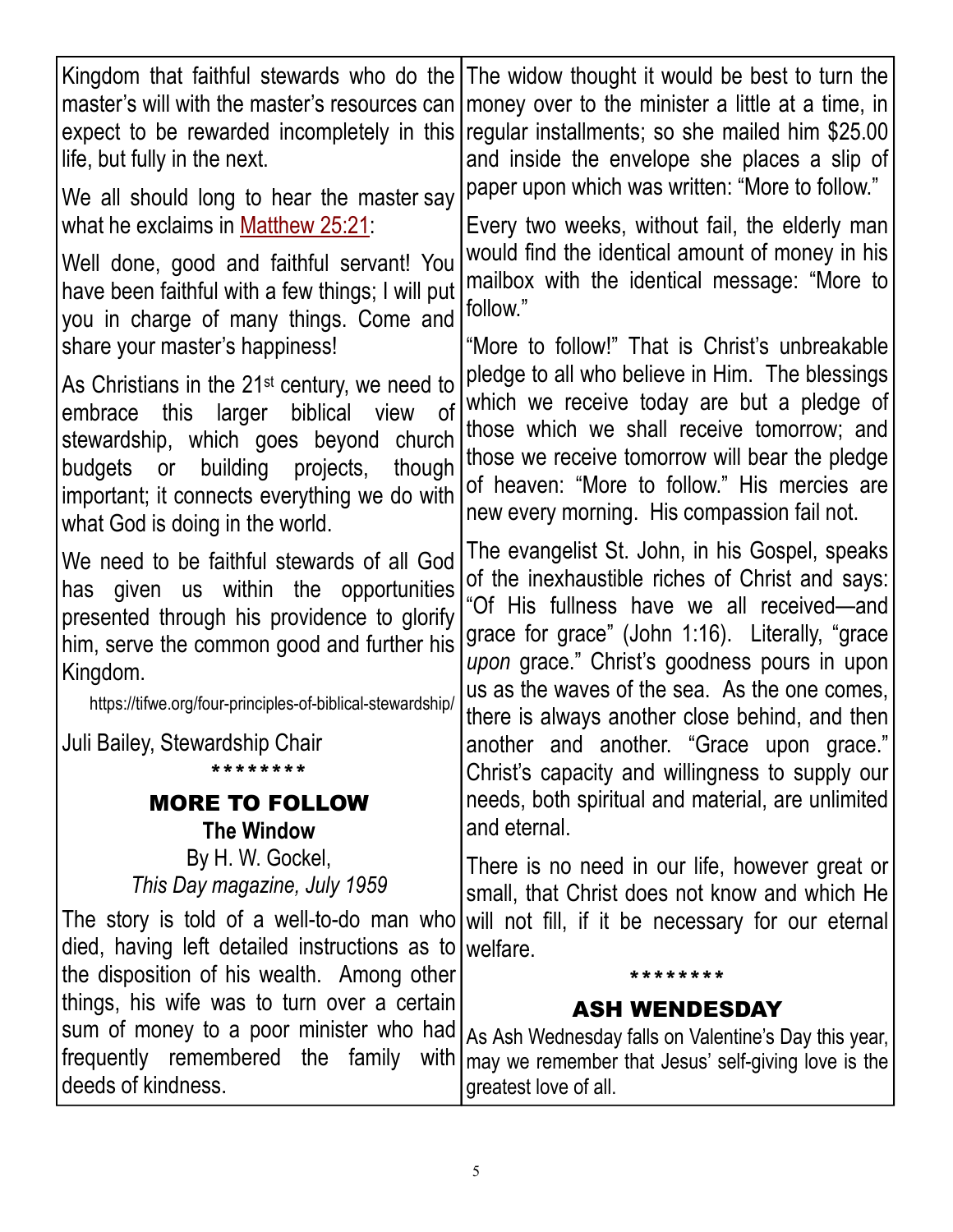| <b>EVANGELISM</b><br>If you or someone you know is suffering from<br>depression, you will want to take a look at<br>February's Tract of the Month – Depression,<br><u>Understanding the Pieces of the Puzzle.</u><br>"Major depression is a cruel and horribly sad<br>disruption of life. Most of us, by the grace of<br>God are sufficiently resilient to endure small<br>setbacks, reversals, and even longer periods<br>of discouragement and loss. That kind of self-<br>determined rebound, however, is not an option<br>for those experiencing clinical depression."<br>"True clinical depression dwarfs any sadness<br>the average person experiences. It's a life-<br>crippling hurt that can wipe out the suffering<br>individual. It gives those<br>afflicted<br>an<br>hopelessness,<br>overwhelming sense of<br>isolating them from family, life, health and<br>love. In this booklet, Dr. Beverly Yahnke, a | We are still in need of volunteers to pick up<br>attendance sheets after church. It is a very easy<br>job that really doesn't take much time.<br>Volunteers serve for a month at a time. If you<br>are interested in volunteering please put a note<br>in my box or let me know.<br>The Evangelism Committee will be meeting<br>Thursday, February 8 <sup>th</sup> at 5:30pm.<br>In closing I would like to quote Ephesians 4:15-16<br>(NIV). "Instead, speaking the truth in love, we will<br>in all things grow up into him who is the Head,<br>that is, Christ. From him the whole body, joined<br>and held together by every supporting ligament<br>grows and builds itself up in love, as each part<br>does its work."<br>Yours in Christ,<br>Cheryl Sandenaw, Evangelism Chairman<br>********<br><b>SOUTH SUDAN MISSION</b> |
|-------------------------------------------------------------------------------------------------------------------------------------------------------------------------------------------------------------------------------------------------------------------------------------------------------------------------------------------------------------------------------------------------------------------------------------------------------------------------------------------------------------------------------------------------------------------------------------------------------------------------------------------------------------------------------------------------------------------------------------------------------------------------------------------------------------------------------------------------------------------------------------------------------------------------|-----------------------------------------------------------------------------------------------------------------------------------------------------------------------------------------------------------------------------------------------------------------------------------------------------------------------------------------------------------------------------------------------------------------------------------------------------------------------------------------------------------------------------------------------------------------------------------------------------------------------------------------------------------------------------------------------------------------------------------------------------------------------------------------------------------------------------------|
| licensed psychologist and university professor,<br>will explore this devastating condition and<br>offer help in detecting those struggling with it.<br>Along the way, she offers insights and a fresh<br>perspective into how others can respond -<br>with knowledge and compassion $-$ to those                                                                                                                                                                                                                                                                                                                                                                                                                                                                                                                                                                                                                        | Retired pastor Rev. Kevin Cramm who has<br>moved here from Oklahoma, isn't into playing<br>golf everyday. Instead he has been assisting<br>congregations in the area and has volunteered<br>to teach at the seminary in South Sudan.<br>He<br>will be going over there this spring, and as he                                                                                                                                                                                                                                                                                                                                                                                                                                                                                                                                     |
| who are depressed."<br>Our first quarter mission for 2018 is the<br>Lutheran Hispanic Missionary Institute in<br><b>El Paso, TX.</b> The institute trains men and<br>women as missionaries for service as<br>evangelists, deacons and deaconesses to<br>sow the seed of the Gospel among Hispanics<br>throughout the United States and beyond<br>Mission Sunday is always the $3rd$ Sunday of<br>the month, but you can give a mission offering<br>on any Sunday you choose. This will be our<br>mission until the end of March.                                                                                                                                                                                                                                                                                                                                                                                        | said last Sunday, he is wanting some help with<br>expenses. He will need approximately \$5,000<br>for airfare, and books for some 30 or so<br>seminarians. If you would like to help him go to<br>Africa to train men there for the ministry, you can<br>donate (make check payable to Trinity Lutheran<br>Church and put in offering plate). Please put in<br>the memo line <b>Africa Training.</b> This is his first<br>time doing this so I'm sure prayers for his<br>preparation and travels will be appreciated as<br>well.                                                                                                                                                                                                                                                                                                  |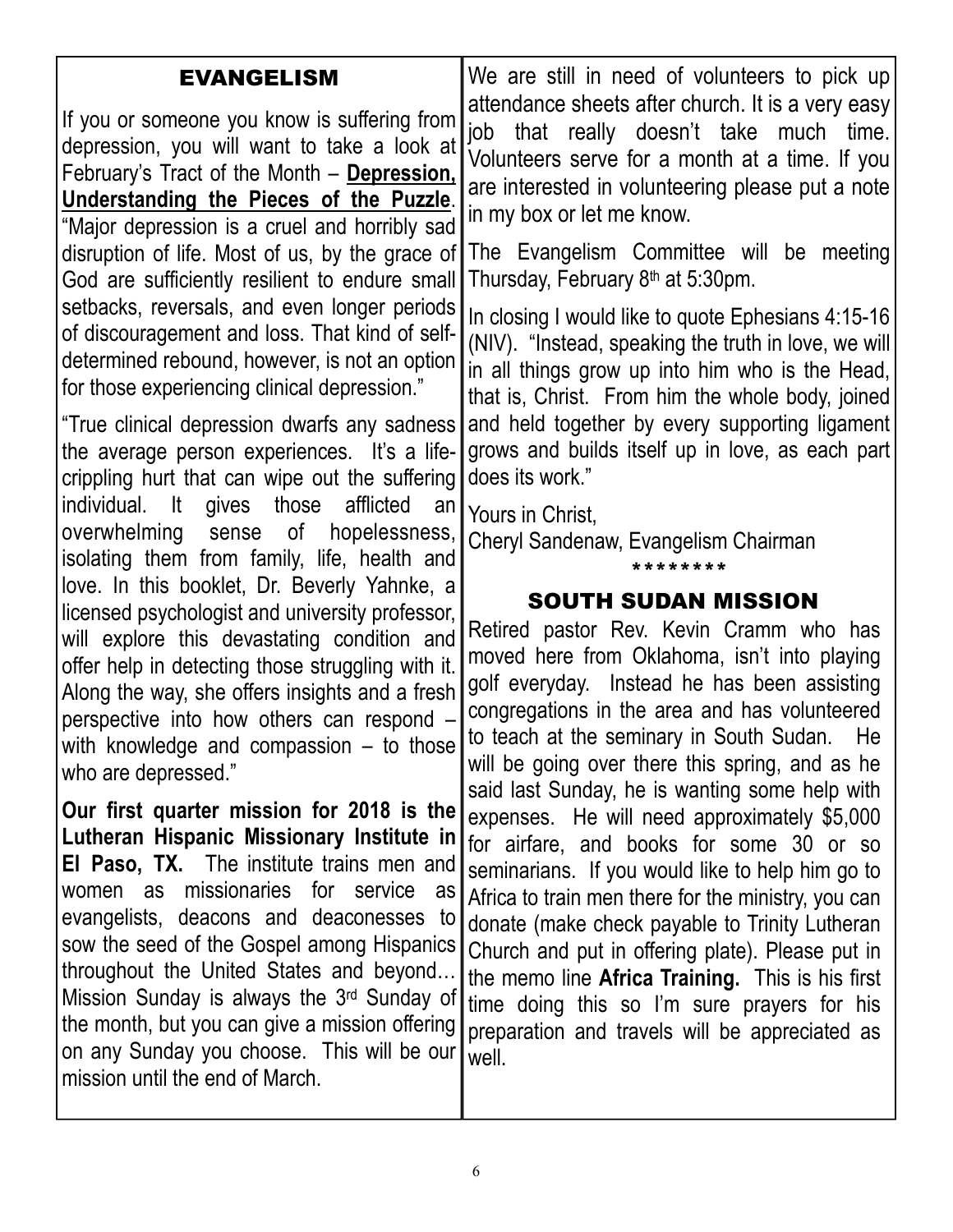### RETURN FROM EXILE A LENTEN JOURNEY

Fellow Redeemed,

Once again we prepare to enter into the Lenten season as we journey through the Church Year. Lent, however, is its own kind of journey. Lent is the journey we make as we travel with Christ from the Mount of Transfiguration to Jerusalem where He will face the cross and the grave for our sakes. It is a very sobering trip, a journey that often struggles to find joy. But there is Easter!

This year our theme for our Lenten worship will focus upon the journey, but perhaps not in the way we usually walk it. Our overall theme will be "Return from Exile: A Lenten Journey." All journeys must have a starting point; and in the preaching and teaching this Lenten season, we will consider our starting point a land of exile.

The land of exile from which we begin our journey is the wilderness of sin and death. Sin came into the world when our first parents were unfaithful and disobedient, eating fruit from the tree of the knowledge of good and evil. Adam and Eve sinned, and we have inherited from them not only the sin itself, but also the result of that sin separation from our Lord and God. From the first sin in the first garden, we have been exiled into the wilderness where we have wandered without any ability to find our way out.

This is the beginning of our journey: exile. But every journey also has a destination, an

ending point. Our return from exile brings us into the promised land. Our relationship with our God is restored by Christ's sacrifice. Our destination, then, is the perfect place, the new garden, the courts of heaven—the ultimate destination which was established for us by His death and resurrection. There is great joy in the journey as we see where our returning brings us; but there is also a somber attitude when we consider what Christ faced on account of our sin.

All journeys consist of many events that take place between the journey's beginning and its end. Our Lenten journey is no different. Each leg of our Lenten journey begins in the Old Testament and then continues into the New Testament, pointing us to the joy that is ours in Christ Jesus. Do not be surprised to discover that from the very beginning, even outside the gates of the Garden of Eden, it is Christ who travels with us. He has always been our guide, from the very beginning, and He will journey with us to the very end. Indeed, He has even gone before us to prepare a heavenly dwelling place.

Life is full of journeys. Life itself is a journey. We enter this Lenten season contemplating the reality of our earthly journey but with eyes fixed on its destination—the empty tomb and the open gates of everlasting life. What joy there is in knowing that we do not walk this way alone!

Return From Exile Jonathan P. Boehne, Concordia Publishing House \*\*\*\*\*\*\*\*

Don't keep God in a box; include him at the table. —-Focus on the Famly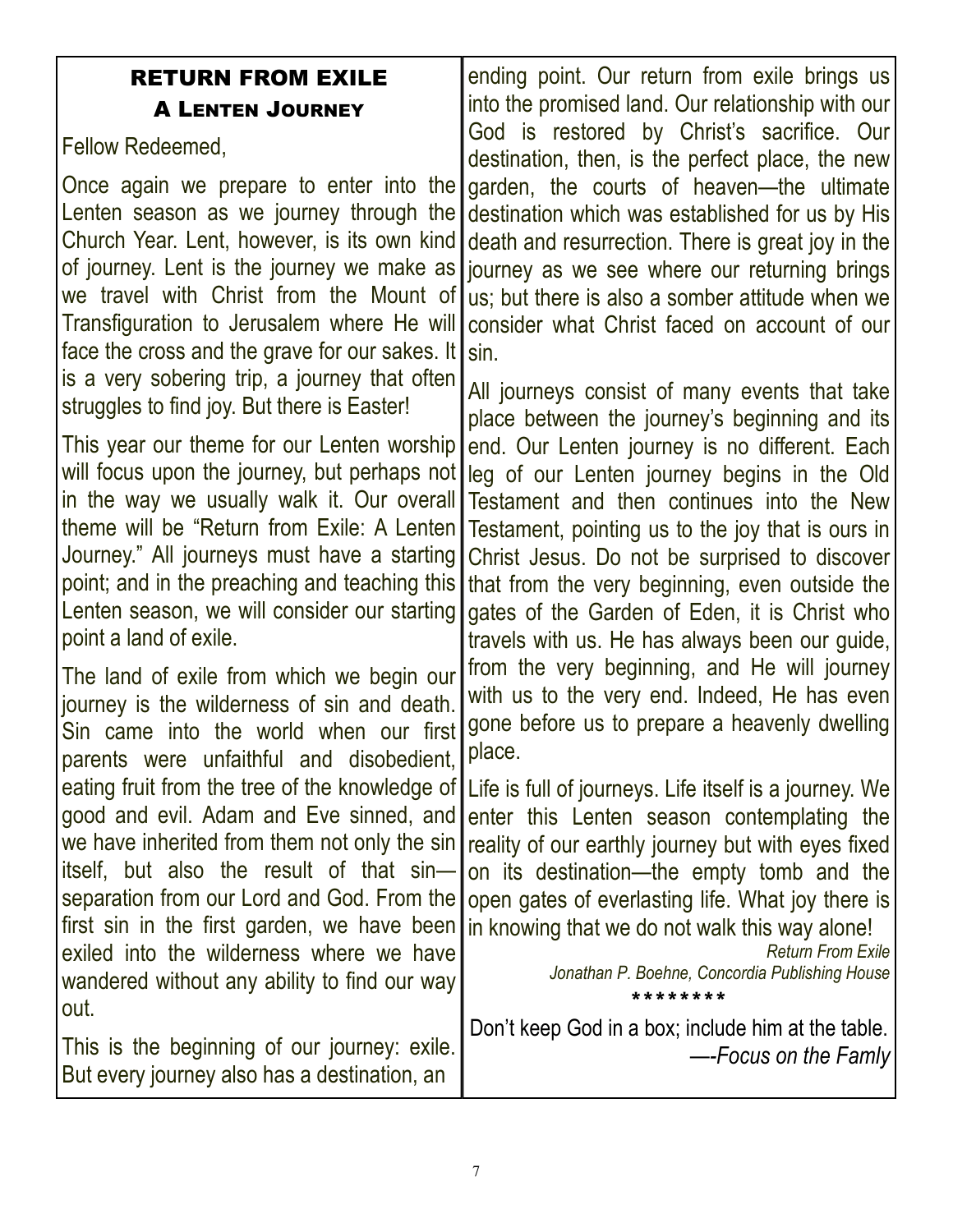| <b>DAILY DEVOTIONS FROM</b><br><b>LUTHERN HOUR MINISTERIES</b>                                                                                                                                                         | His favor rest upon their little ones. They were<br>asking God to protect their children and allow<br>them to live in His peace.                                                                                                    |
|------------------------------------------------------------------------------------------------------------------------------------------------------------------------------------------------------------------------|-------------------------------------------------------------------------------------------------------------------------------------------------------------------------------------------------------------------------------------|
| "BLESSINGS"                                                                                                                                                                                                            | That's why those parents were more than glad                                                                                                                                                                                        |
| Proverbs 22:6 - Train up a child in the way<br>he should go; even when he is old he will not                                                                                                                           | to bring their children forward.                                                                                                                                                                                                    |
| depart from it.                                                                                                                                                                                                        | They might not have thought about it, but they<br>were continuing a tradition that is 2,000 years                                                                                                                                   |
| At all of my congregations, both large and<br>small, we had the custom of having families<br>approach the Communion rail together.                                                                                     | old. They were standing by the side of those<br>mothers who brought their children to Jesus for<br>a blessing. And the children  ah, the children,                                                                                  |
| Although it is not the custom in all Lutheran<br>churches, in most, parents who are receiving                                                                                                                          | well, that's a different story.                                                                                                                                                                                                     |
| the forgiveness of sins which is offered in the<br>Sacrament are encouraged to bring their<br>unconfirmed children with them to the altar<br>for a blessing.                                                           | I remember as I tried to place my hands on the<br>heads, or shoulders, of these little ones, there<br>were different reactions to getting a blessing<br>from Jesus.                                                                 |
| In my mind's eye, I can still see that<br>procession of parents with their little ones in<br>tow.                                                                                                                      | • Some were almost a picture postcard of<br>perfection as they shut their eyes and<br>patiently received God's good Word.                                                                                                           |
| Those moms and dads knew that their<br>children would, during the coming week,<br>encounter all kinds of dangers, would hear<br>all kinds of harsh words, be witnesses and<br>unkindness.<br>recipients of cruelty and | • The more mischievous ones, the ones with<br>a smile on their faces and a twinkle in their<br>eyes, made it a game where<br>they<br>squiggled and squirmed to get away from<br>my hand. I got about 97 percent of them<br>blessed. |
| So their children might know the Lord was<br>with them, these parents brought their<br>children to the Savior for His blessing.                                                                                        | • There were those who took one look at this<br>big, bearded bear of a guy and let out a<br>scream.                                                                                                                                 |
| Having the pastor place his hands on their<br>child's head and speak a few words of<br>encouragement and blessing from the Savior<br>carried a weight beyond words.                                                    | • And, of course, there was one boy who bit<br>me. I showed him. (I gave him a really<br>good blessing: "May the Lord allow you<br>always to sink your teeth so readily into the<br>cause of Christ.")                              |
| In bringing their children to the Lord, these<br>parents were asking the loving Redeemer to                                                                                                                            | That's what I said. I'm sure Jesus would have                                                                                                                                                                                       |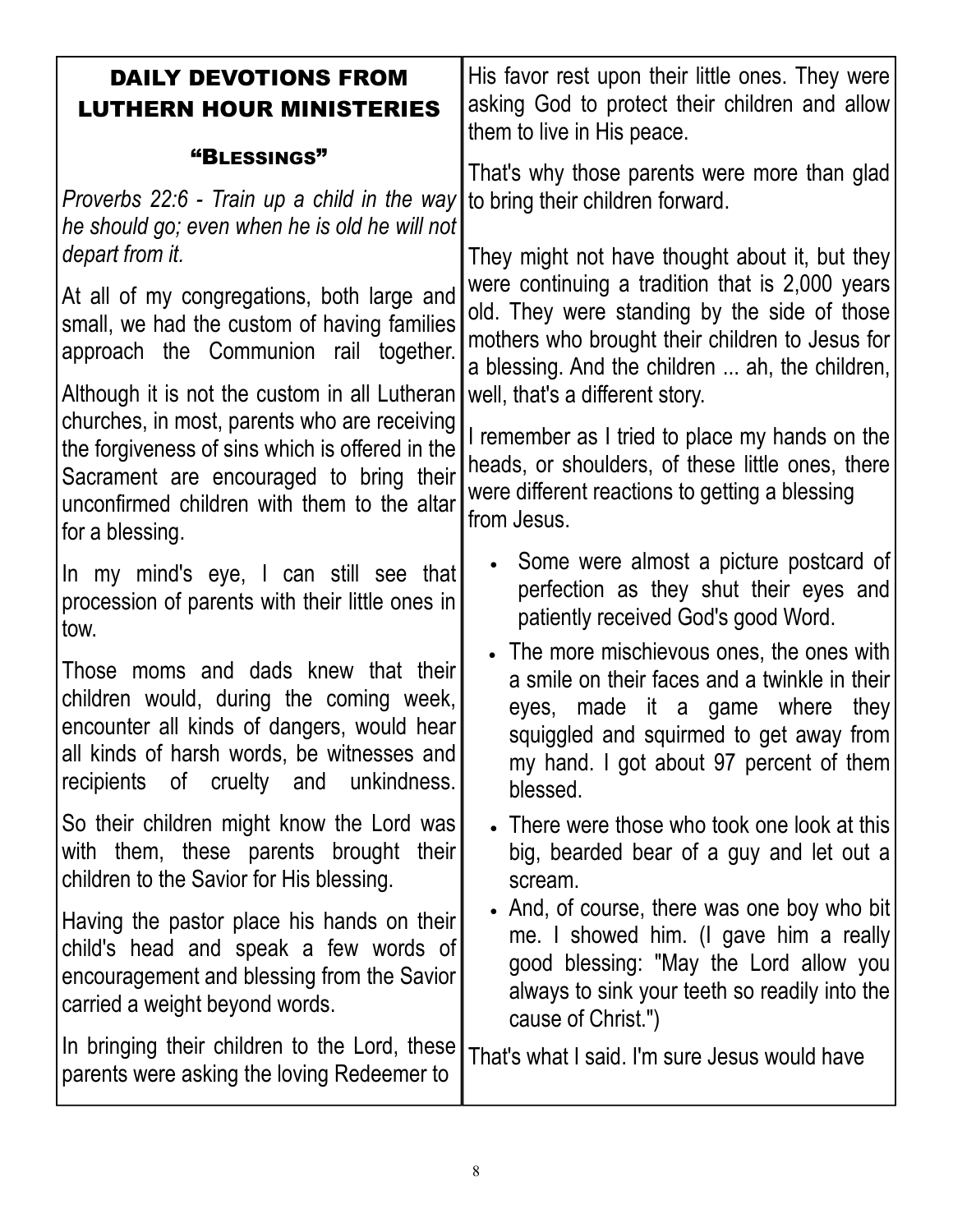| said something far better, which would have<br>meant a lot more.                                                                                                                                                                                                                                                                   | <b>SUNDAY SCHOOL</b>                                                                                                                                                                                                                                                                                                                                |
|------------------------------------------------------------------------------------------------------------------------------------------------------------------------------------------------------------------------------------------------------------------------------------------------------------------------------------|-----------------------------------------------------------------------------------------------------------------------------------------------------------------------------------------------------------------------------------------------------------------------------------------------------------------------------------------------------|
| <b>THE PRAYER:</b> Dear Lord, in a world which                                                                                                                                                                                                                                                                                     | Dear Friends at Trinity:                                                                                                                                                                                                                                                                                                                            |
| does its best to mess up our families and<br>tear them apart, may Your blessing rest upon<br>parents and children. Keep them safe so<br>they may sing Your praises in this world and<br>the next. In the Savior's Name I pray. Amen.                                                                                               | We do have Sunday School every Sunday at<br>9:00 AM. Pastor Heithold leads the adult class.<br>They are currently studying the book of<br>Hebrews. Pastor Cramm is instructing the<br>Middle School and High School students. They<br>are currently finishing their study of Luther.                                                                |
| In Christ I remain His servant and yours,                                                                                                                                                                                                                                                                                          | Laura Klose is teaching second through fifth                                                                                                                                                                                                                                                                                                        |
| Pastor Ken Klaus,<br>Speaker Emeritus of <b>The Lutheran Hour</b>                                                                                                                                                                                                                                                                  | graders. They are beginning a study of Jesus'<br>ministry. Jill Clark or Sandy Klose will work with<br>Kindergarten and first graders. Their curriculum                                                                                                                                                                                             |
| Used by permission; all rights reserved by the Int'l LLL<br>(LHM).<br>* * * * * * * *                                                                                                                                                                                                                                              | is flexible, according to the needs of the<br>students when they come.                                                                                                                                                                                                                                                                              |
| <b>TRUSTEE</b>                                                                                                                                                                                                                                                                                                                     | I pray you will consider coming to Sunday                                                                                                                                                                                                                                                                                                           |
| We are considering replacing the carpet in<br>the sanctuary. The existing carpet has come<br>loose in a number of places and presents a<br>tripping hazard. We have asked several<br>carpet companies for cost estimates to do<br>Initial indications are that it will be<br>this.<br>\$6000.<br>We<br>will<br>around<br>have<br>a | School and bringing your children, so they<br>might learn about the Word of God and how it<br>affects their lives.                                                                                                                                                                                                                                  |
|                                                                                                                                                                                                                                                                                                                                    | God's Blessings<br>Sandy Klose,<br><b>Sunday School Superintendent</b><br>* * * * * * * *                                                                                                                                                                                                                                                           |
| congregational meeting in the near future to<br>get the opinions of our members on doing                                                                                                                                                                                                                                           | <b>COME LITTLE CHILDREN</b>                                                                                                                                                                                                                                                                                                                         |
| this.<br>The replacement bulb for one of the lights in<br>the great room has been obtained and<br>installed. Thanks to Robert Rentschler for<br>the use of his scaffolding to use in doing the<br>replacement.<br><b>Bob Thede</b><br><b>Trustee Chairman</b>                                                                      | Come little children,<br>Come unto Me.<br>The Shepherd takes care of His flock.<br>No little lamb by the wayside can fall.<br>I am the Way and the Rock.<br>Come little children,<br>Come unto Me.<br>I am your Savior and Friend.<br>Rest upon Me, that you life may be strong<br>And, living in Christ, never end<br>-Phyllis Johnson Pasqualitti |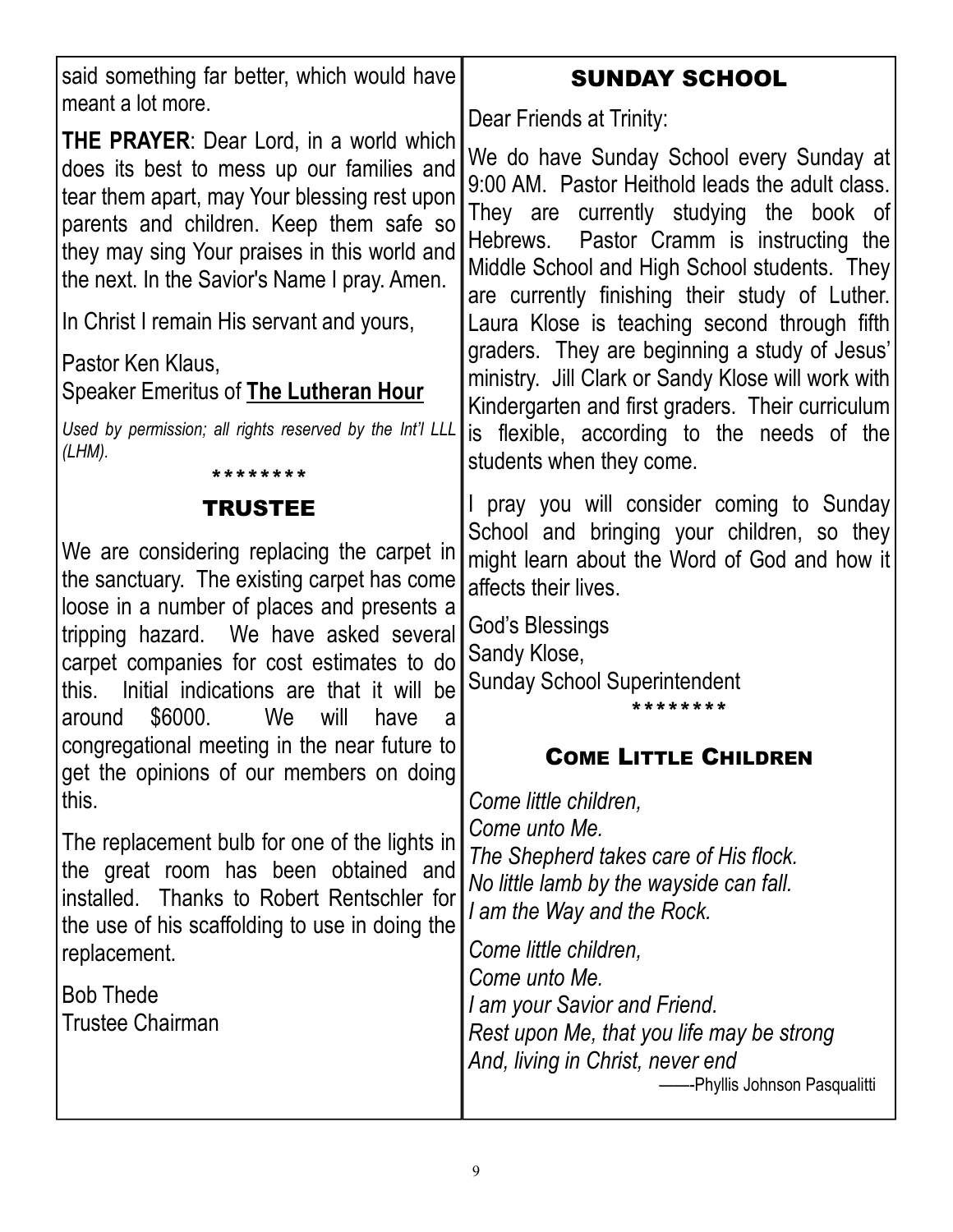### HYMN OF THE MONTH

### IN THE CROSS OF CHRIST I GLORY

So Moses made a bronze serpent, and put it on a pole; and so it was, if a serpent had bitten anyone, when he looked at the bronze serpent, he lived. Numbers 21:9

When the World Trade Center collapsed following the terrorist attacks of September 11, 2001, workers excavating the site found a cross-shaped beam that, standing upright amid the ruin and debris, became a makeshift center of worship. The picture of that cross was published around the world and served as a symbol of hope.

A similar story is associated with this hymn. On the island of Macao in the region of Hong Kong, a magnificent cathedral was destroyed. Only the front wall remained. Atop it was a great metal cross, blackened with age, silhouetted against the sky. It is said that hymnist John Bowring was so inspired by the story of this cathedral that he wrote the hymn, "In The Cross of Christ I Glory, tow'ring o'er the wrecks of time." RATHBUN, the tune to which hymn is set. It was composed by Ithamar Conkey, organist at Central Baptist Church in Norwich, Connecticut.

In 1849, Central's pastor had planned a series of sermons on the seven last words of Christ on the Cross. According to the Norwich Bulletin: "One Sunday during the series it was a very rainy day. Mr. Conkey was sorely disappointed that the members of the choir did not appear, as only one soprano came. Mr. Conkey was so discouraged and disheartened that after the prelude he closed the organ and

locked it and went to his home on Washington Street. The Pastor and choir gallery were at opposite ends of the church, and he could leave without attracting the attention of the congregation. That afternoon, as he sat down at the piano for practice, his mind was distracted with the thoughts of the sermons Dr. Hiscox had prepared and the words of the hymn, "In The Cross Of Christ I Glory.' He then and there composed the music that is now so universally familiar in churches of every denomination, known as RATHBURN. He admitted afterward the inspiration was a vivid contradiction of his feelings at the morning service."

But why did he name his tune RATHBURN?

The one choir member who showed up on that rainy Sunday in 1849...that one faithful soprano...was named Mrs. Beriah S. Rathburn.

> —Then Sings My Soul Robert J. Morgan

### \*\*\*\*\*\*\*\*

## TRINITY YOUTH GROUP 2018 WINTER/SPRING SCHEDULE

FEBRUARY 18 AT 2:00 PM—White Sands or Bowling (depending on the weather) and Bible **Study** 

MARCH 17 AT 5:00 pm—St. Patrick's Day Nacho **Night** 

APRIL 1 Easter Breakfast served between the Sonrise Service and 10:15 am service. Breakfast will consist of casseroles, muffins, fruit and juice

APRIL 15 AT 2:00 PM—White Sands or bowling (depending on what we did on Feb. 18) and bible study

MAY—YOUTH GROUP INTERN WILL PLAN watch for details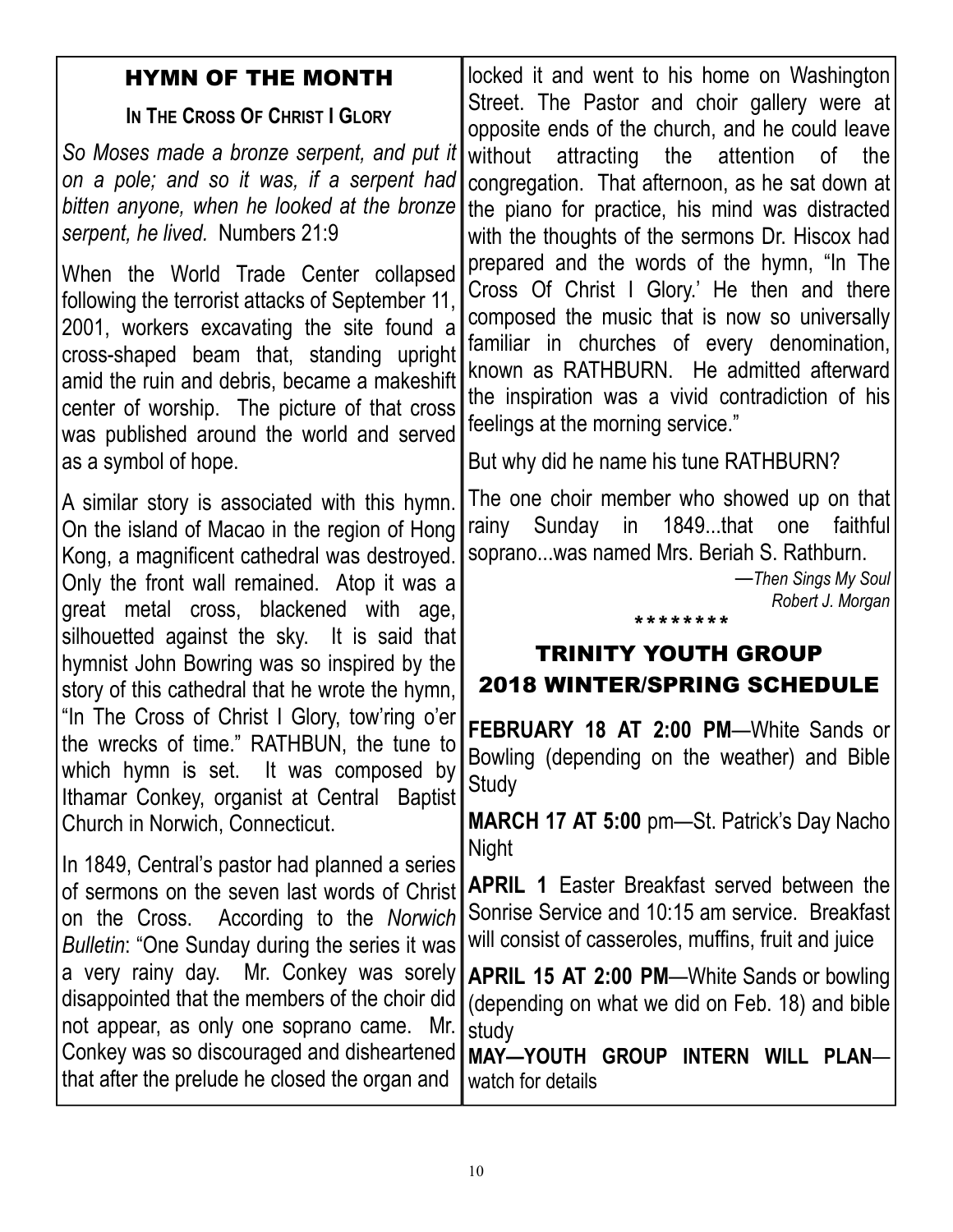### \*\*\*\*\*\*\*\*\*\*\*

### "WHAT DO I HAVE?"

What do I have, Lord, that You would need me as a servant?

Eyes, He said,

to see the beauty in all that I've made and My children as they travel life's highway..

Hands, He said, to reach out and touch hurting souls, to give a hug or encouraging pat on the back.

Feet, He said,

to lead My children through this world of strife and to help them run from sin and follow Me.

Mouth, He said,

to lift up your voice and sing praises to Me so others may hear the joy in your heart.

Ears, He said, to listen to My still, small voice of love to hear My children when they cry for help.

Heart, He said,

so you may know the full love of My Spirit and love My children as I have loved you.

—-Thomas Butler

### HAPPY ANNIVERSARY

Ernest & Robyn Luevano Feb. 21 .

\*\*\*\*\*\*\*\*

### LONG-TERM PRAYERS

Eric Bell, Caitlin Boverie, Red Chesbro, Mike Debaar, Nicole Doth, Carol Fox, Renee Gocis, Don Gressman, Tom Hollander, Gene & Eldeen Humphrey, Kristie & John Humphrey, Ty Landt, Myron Marquardt, Jackie Monso, Robbie Nowell, Cindy Oberling, Mary Palmos, Alex Pearson, Judy Piepkorn, Margaret Romero, Justin Salmon, Carol Schultz, Jessie Sharette, Judy Sharpe, Lynne Skinner, William Stewart, Austin Tice, rvin Torres, Marea Turnbul, Eric Van Horn, Vertein family, Ward family \*\*\*\*\*\*\*\*\*\*\*



"The heart-shaped communion wafers were a nice touch for Valentine's Day."